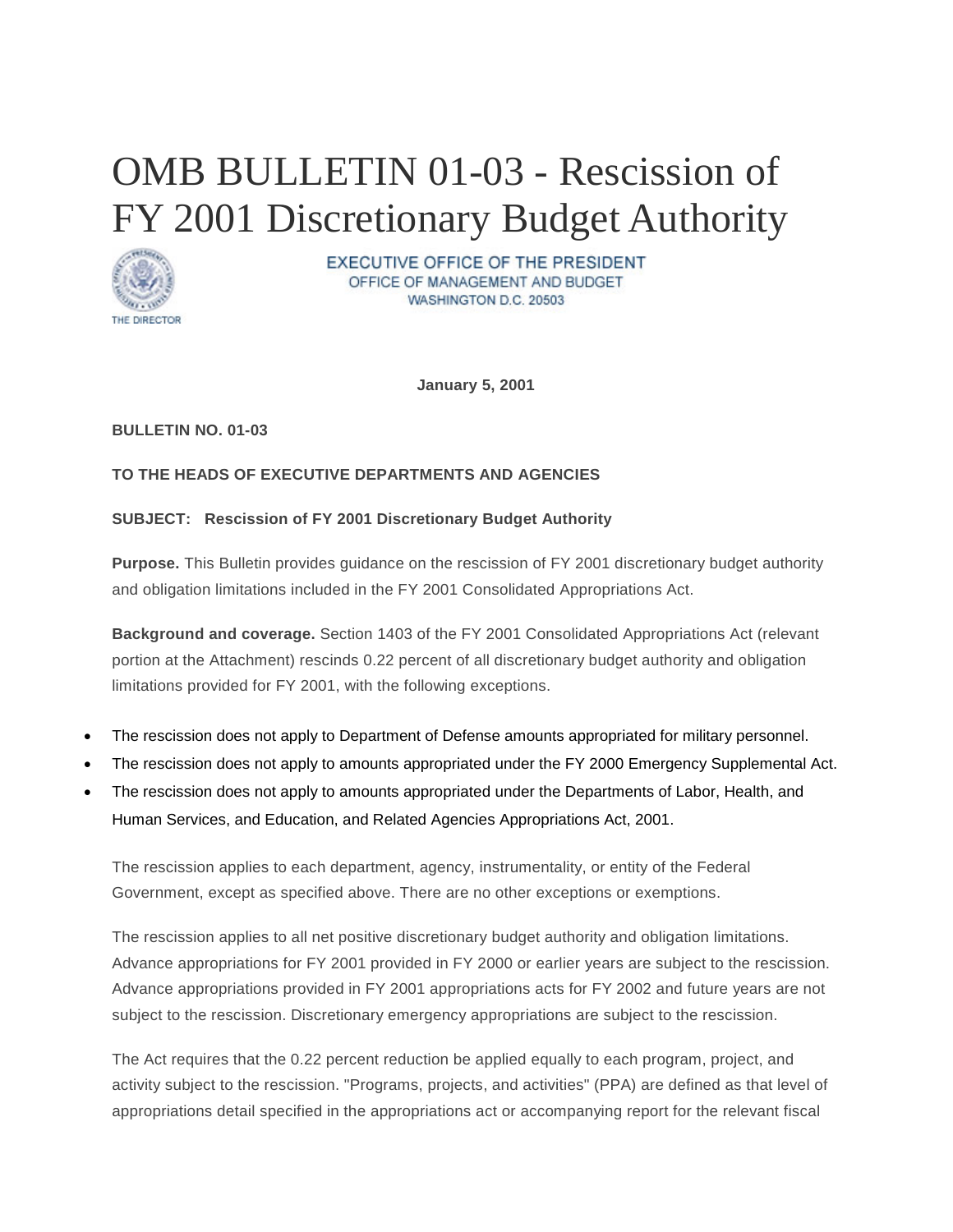year covering each account, including earmarks and directives, or, for accounts and items not included in appropriations acts, as specified in the program and financing schedules in the FY 2001 President's budget.

There is no discretion to change the allocation of the rescission among discretionary PPA; each must be reduced by 0.22 percent. The rescission cannot be applied to mandatory PPA, or transfers of mandatory funds to discretionary PPA.

The Act requires OMB to include in the FY 2002 President's budget a report specifying the reduction made to each account.

**Required actions.** Agencies will be separately provided with their rescission amounts by account by their OMB representative. Agencies must allocate the reduction on a pro-rata basis to every program, project, and activity subject to the rescission, without exception.

Please note that the Act requires that all reductions be made from discretionary budget authority and obligation limitations only.

**Contact.** Questions regarding this Bulletin should be directed to the agency's OMB representative.

**Jacob J. Lew** *Director*

Attachment

Attachment Bulletin No. 01-03

#### FISCAL YEAR 2001 RESCISSIONS

(a) Sec. 1403. (a) GOVERNMENT-WIDE RESCISSIONS. - There is hereby rescinded an amount equal to 0.22 percent of the discretionary budget authority provided (or obligation limitation imposed) for fiscal year 2001 in this or any other Act for each department, agency, instrumentality, or entity of the Federal Government, except for those programs, projects, and activities which are specifically exempted elsewhere in this provision: *Provided,* That this exact